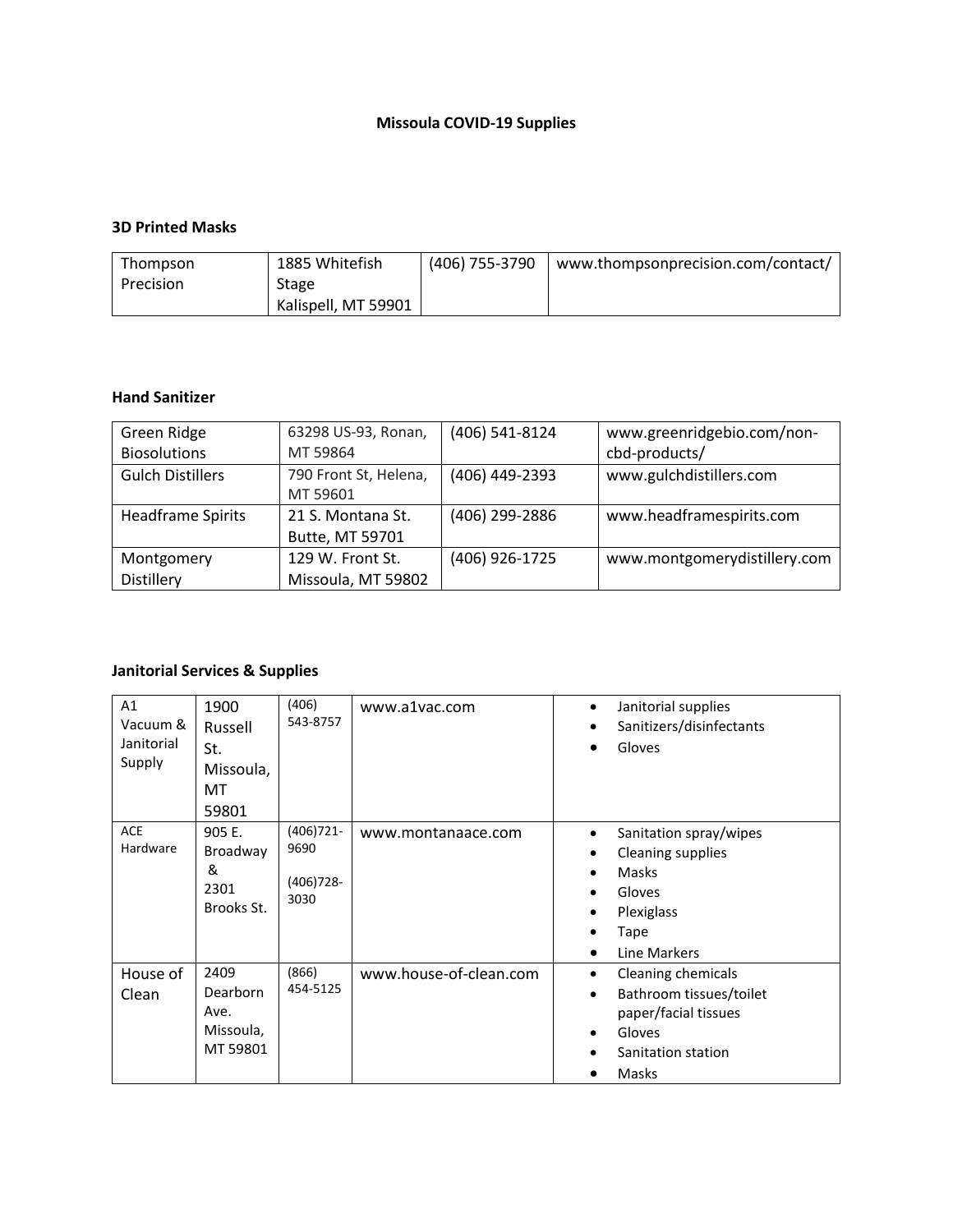| Missoula's<br>Office City                   | 115 W.<br>Broadway<br>Missoula,<br>MT 59802         | (406)<br>543-7171 | www.missoulasofficecity.com | Hand sanitizer<br>$\bullet$<br>Disinfectant wipes<br>٠<br>Bleach<br>$\bullet$<br>Disinfectant spray<br>٠<br>Antibacterial soap<br>Gloves<br>Masks<br>Plexiglass<br>Tape<br>٠<br>Line markers<br>$\bullet$<br>Bathroom tissue/facial tissue<br><b>Office Cleaning Supplies</b><br>$\bullet$ |
|---------------------------------------------|-----------------------------------------------------|-------------------|-----------------------------|--------------------------------------------------------------------------------------------------------------------------------------------------------------------------------------------------------------------------------------------------------------------------------------------|
| Montana<br>Broom &<br><b>Brush</b>          | 2750<br>Palmer St.<br>Missoula,<br>MT 59808         | (406)<br>542-6549 | www.montanabroom.com        | Bleach/sanitizers/disinfectants<br>$\bullet$<br>Bathroom tissues/towels<br>$\bullet$                                                                                                                                                                                                       |
| Office<br>Solutions<br>&<br><b>Services</b> | 1020<br>North<br>Ave. West<br>Missoula,<br>MT 59801 | (406)<br>541-2020 | www.os2inc.com              | Office cleaning supplies<br>$\bullet$<br>Sanitizer wipes<br><b>Facial tissues</b>                                                                                                                                                                                                          |
| Puritan<br>Cleaning                         | 2008<br>Livingston<br>Ave.<br>Missoula,<br>MT 59801 | (406)<br>721-4501 | www.puritancleaning.com     | Bathroom tissue<br>٠<br>Soaps<br>Sanitizer dispensers                                                                                                                                                                                                                                      |

### **Plastic Face Shields**

| Coaster Cycles       | 9257 Bonner Mill Rd,<br>Bonner, MT 59823 | (406) 203-4422 | www.coastercycles.com  |
|----------------------|------------------------------------------|----------------|------------------------|
| Last Best Supply Co. | Online                                   | (406) 239-7310 | www.lastbestsupply.com |

## **Plastic Injection Molded Facemasks**

| ColdAvenger                 | 806 W Spruce St,    | (855) 370-4790 | www.coldavenger.com          |
|-----------------------------|---------------------|----------------|------------------------------|
|                             | Missoula, MT 59802  |                |                              |
| <b>Creative Sales</b>       | 3512 Sunny Lane     | (406) 892-3070 | www.creativesalescompany.com |
|                             | Columbia Falls, MT  |                |                              |
|                             | 59912               |                |                              |
| <b>Diversified Plastics</b> | 3721 Grant Creek Rd | (406) 543-6653 | www.dpiplastics.com          |
|                             | Missoula, MT 59808  |                |                              |